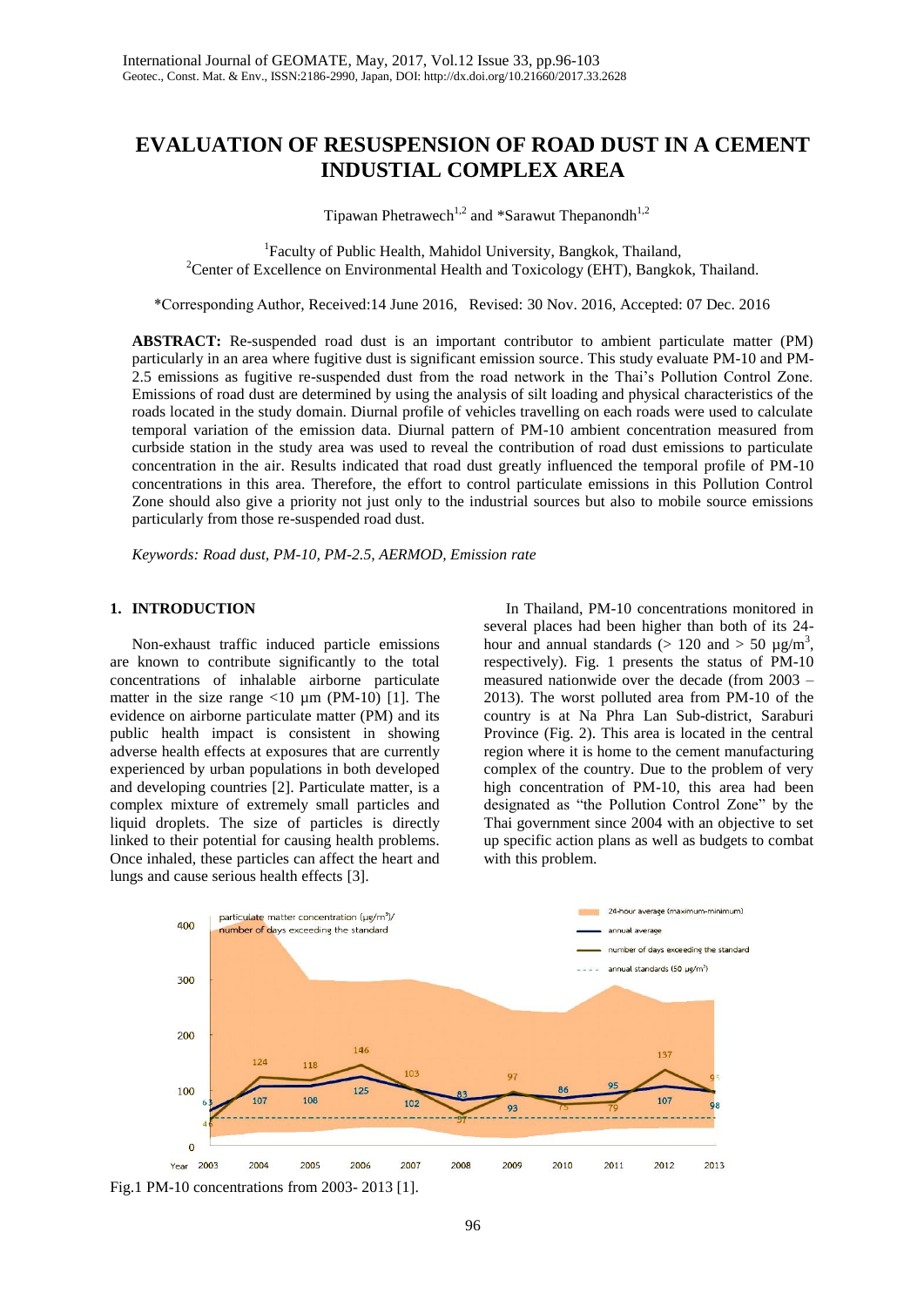

Fig. 2 Spatial comparison of PM-10 measured nationwide in Thailand. [1]

High concentrations of ambient PM-10 in this area are contributed from activities related to cement manufacturing processes. However, it is suspected that PM-10 measured in the community area are also contributed by the re-suspended road dust. It is well recognized that traffic and road transport are main sources to ambient PM-10 concentrations especially at hot spots in urban environment [4]. Particulate emissions from road transport include tail exhaust, products of wearing processes and re-suspended road dust [5]. Particulates emitted from exhaust of diesel engine are relevant to speed of the vehicle [6] Field measurements in urban areas or megacities shown elevated levels of PM-10 in the vicinity of roads coming from the contribution from resuspended particles from paved roads [7]. In urban areas fugitive dust emissions due to vehicles travelling on roads is the most important source of rude particles.

Emissions from road transfer climb from both exhaust and non-exhaust sources. The most important sources of non-exhaust PM are wearing of brake and tyre element of machine vehicles and wearing of the road surface itself. An additional nonexhaust source is the suspension or re-suspended of previously placed material from the road surface road dust by vehicle induced confusion, tyre crop and the turbulent achievement of the wind. In addition to direct tailpipe emissions of particulates, mobile sources are also accountable for fugitive dusts such as those re-suspended from road.

This study assessed PM-10 and PM-2.5 emissions of re-suspended dust from the road network in the Na Phra Lan Pollution Control Zone. Emissions of road dust are determined by using the analysis of silt loading and physical characteristics of the unpaved and pave roads located in the study domain. Then emission faction of PM-10 and PM-2.5 re-suspended from road are developed and further be used as input data for interpretation of their ambient concentration using the air pollution dispersion model. This study presents results of the diurnal profile of emissions of PM-10 and PM-2.5. Calculated emission data were compared with ambient PM-10 concentration measured from the curbside of the road. The finding of this study assist in elucidate the contribution of re-suspended road dust to the dust concentration in this pollution control zone.

# **2. METHODOLOGY** Ī

 In this study, amount of PM-10 and PM-2.5 emitted from re-suspension of road dust in the Na Phra Lan Pollution Control Zone was estimated. The study domain covered area of  $3 \times 3$  km<sup>2</sup> was centered at the Na Phra Lan ambient air monitoring station of the Pollution Control Department (reference point). There were 5 major roads within the study domain as illustrated in Fig. 3.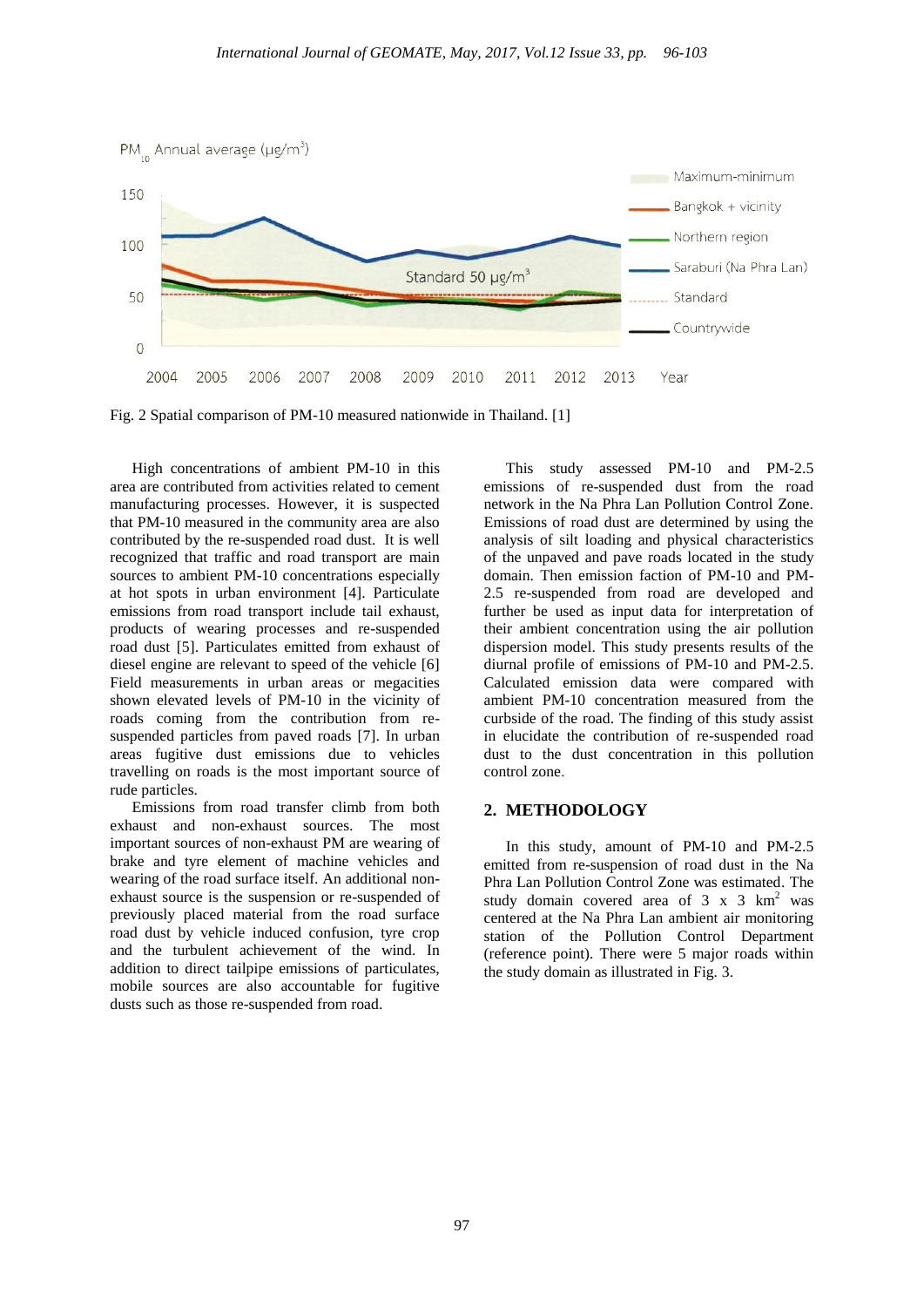

Fig. 3 Major roads within the study domain

Sampling locations in each road were designed according to their length and distant between road conjunction/intersection. Criteria of selection of sampling points are presented in Fig. 4. Totally, there were 21 dust sampling locations in these roads. The road dusts were collected directly from road pavement by manual sweeping of the dust. The dust sample plot used in this study was patterned after the ASTM-C-136 method. It had been designed with a rectangular-shaped leading edge. The sample plot was made of Acrylic plastic and had the size of 0.3 x 0.3  $m<sup>2</sup>$  with 0.15 m wing. At least 3-5 plots were

sampled at the same sampling location. Collected samples at each sampling locations were then put in the same plastic bag (composite sampling).

In this study, the emission rates of PM-10 and PM-2.5 emitted from re-suspended road dust was calculated following the US.EPA AP-42 (section 13.2.1 and 13.2.2). The data collected on-site included amount of dust in the study plot, and diurnal profile of number and type of vehicles traveling on the roads within the study domain. Details are as followed.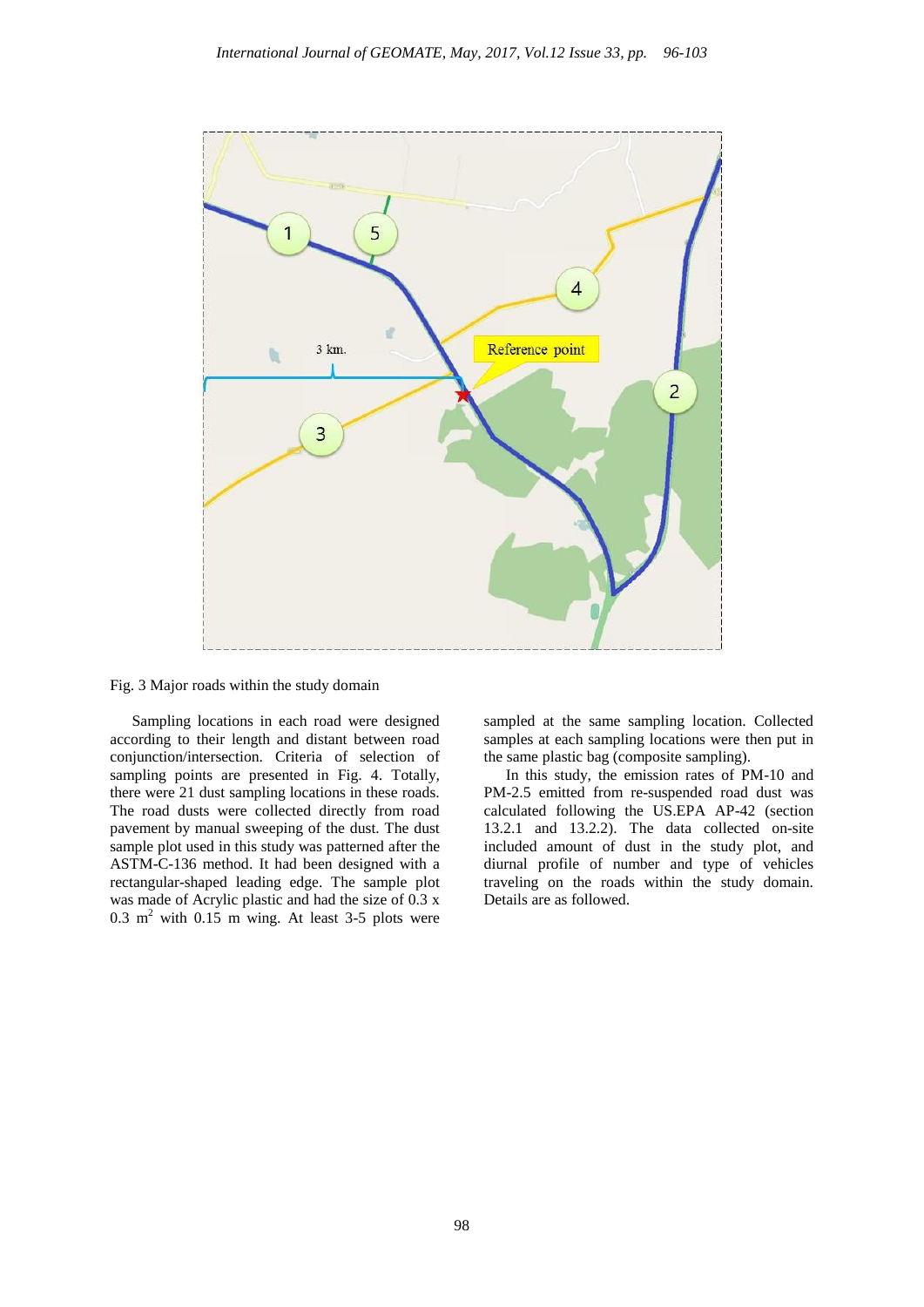

Fig. 4 Locations of sampling points [8].

### **2.1 Silt Analysis**

Dust emissions from paved and unpaved roads have been found to vary with the "silt loading" present on the road surface as well as the average weight of vehicles traveling the road. The term silt loading refers to the mass of silt-size material (equal to or less than 75 µm in physical diameter) per unit area of the travel surface. The total road surface dust loading consists of loose material that can be collected by broom sweeping and vacuuming of the traveled portion of the road. The silt fraction is determined by measuring the proportion of the loose dry surface dust that passes through a 200-mesh screen using the ASTM-C-136 method. Silt loading is the product of the silt fraction and the total loading.

Several open dust emission factors have been found to be correlated with the silt content (< 200 mesh) of the material being disturbed. The basic procedure for silt content determination is mechanical, dry sieving. For sources other than paved roads, the same sample which was oven-dried to determine moisture content is then mechanically sieved. The broom swept particles are weighed in a container, which was tarred before sample collection. After weighing the sample to calculate

total surface dust loading on the traveled lanes, the broom swept particles were combined as a composite sample [8]. The samples were dried in an oven at  $130^{\circ}$ C to remove moisture and were equilibrated in the desiccator prior be sieved.

Collected dust were then sieved using mechanical shaker (model: Retsch AS200) through the 200 mesh screen (75 µm) for 10 minutes. The total net weight and net weight of particle < 200 mesh were used to calculate percent of silt using equation (1). Results of percent of silt measured from each road are as presented in Table 1

$$
\%Silt = \frac{\text{Net Weight} < 200 \text{ mesh}}{\text{Total Net Weight}} \times 100 \tag{1}
$$

Table 1 Percent of silt on each road

| Roads           | Silt $(g/m^2)$ | % Silt |
|-----------------|----------------|--------|
| Phaholyothin    | 5.38           | 2.79   |
| Saraburi-Lomsuk | 0.78           | 1.80   |
| Kung Khao Kaew  | 38.11          | 3.49   |
| 3385            | 1.22.          | 1.12   |
| 3034            | 133            | 1.92   |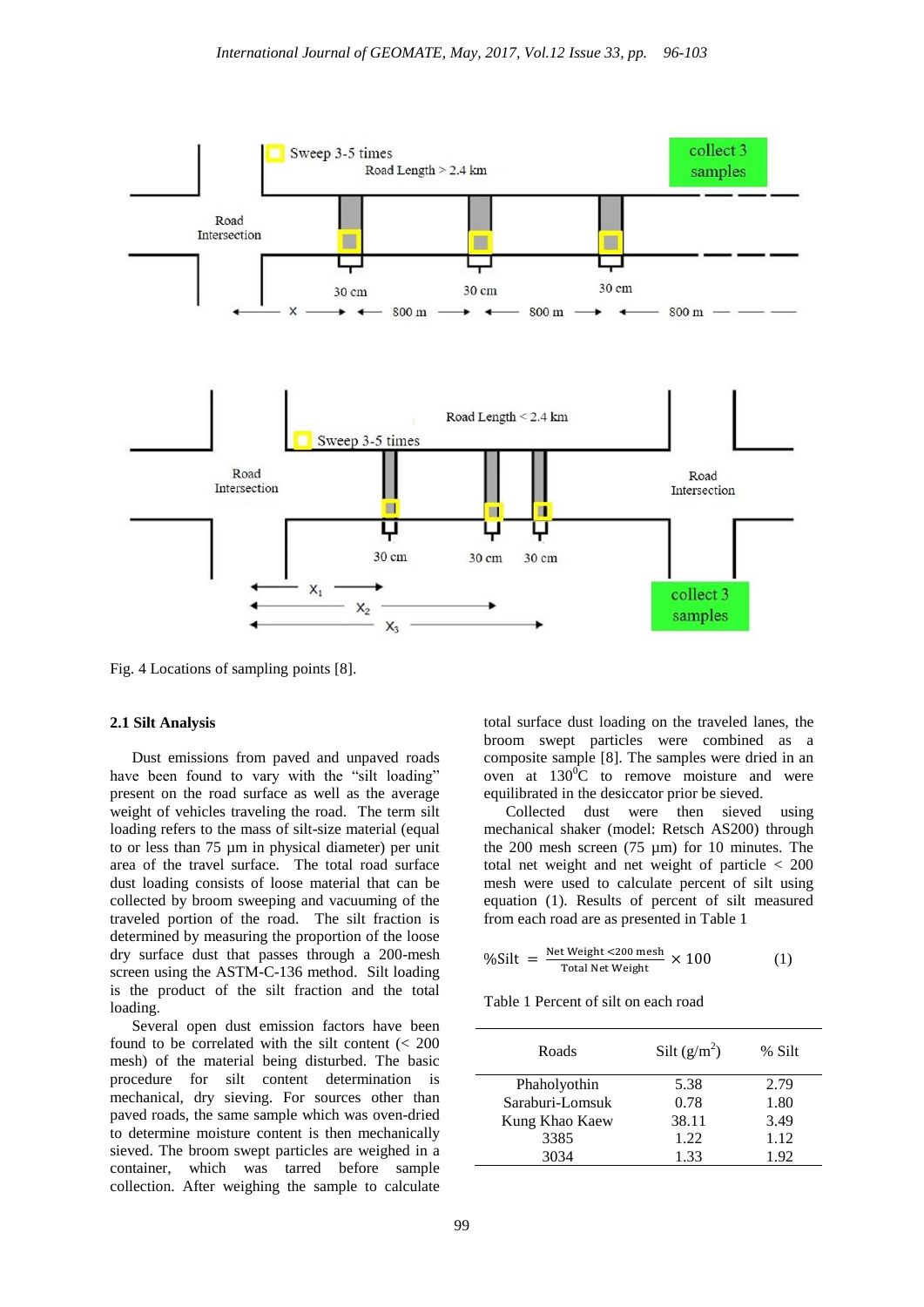#### **2.2 PM-10 and PM-2.5 Emissions**

The PM-10 and PM-2.5 emitted from resuspended road dust were calculated by equation 2.

$$
E = k \times sL^{0.91} \times W^{1.02}
$$
 (2)

where; EF is particulate emission factor (having units matching the units of k), k is particle size multiplier for particle size range and units of interest shown in table 2, sL is road surface silt loading (grams per square meter;  $g/m<sup>2</sup>$ ), and W is average weight (tons) of the vehicles traveling the road.

Table 2 Empirical constants used in the calculation

|        | Size range Particle Size Multiplier $k(g/VKT^*)$ |
|--------|--------------------------------------------------|
| PM-2.5 | 0.15                                             |
| PM-10  | 0.62                                             |

 $*$  VKT = vehicle kilometer traveled

### **3. RESULT AND DISCUSSION**

Diurnal variation of emission rates of PM-10 and PM-2.5 from each roads are presented in Fig. 5 and 6. (Fig. 7).



Fig. 5 Emission rate of PM-10 from re-suspended road dust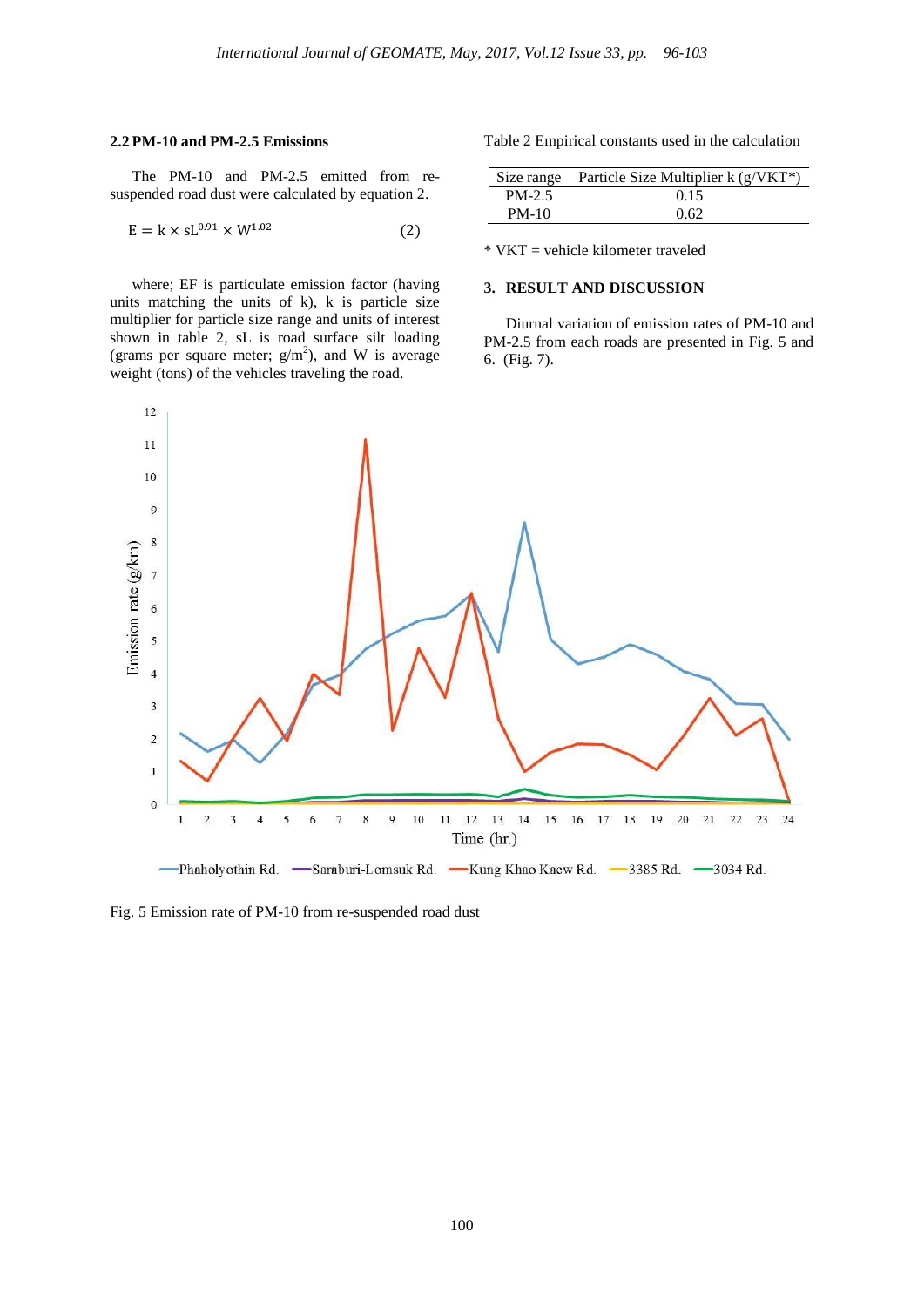

Fig. 6 Emission rate of PM-2.5 from re-suspended road dust



Fig. 7 Total number of vehicles travelling on each road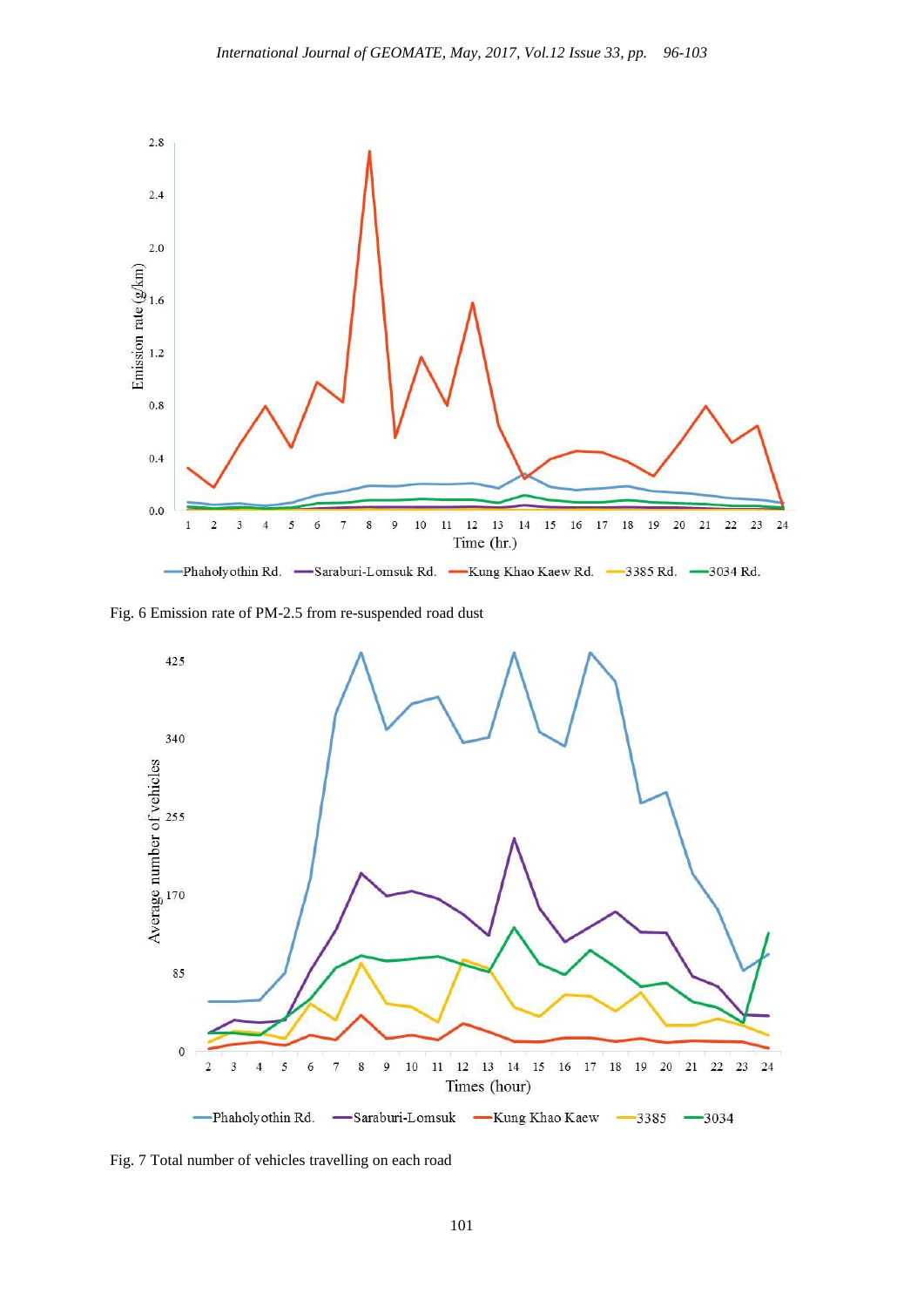The diurnal profile of PM-10 emission rate estimated from Phaholyothin road was used to evaluate the influence of re-suspended road dust to particulate concentration in the study area. Hourly average of PM-10 concentrations measured from the curbside of this road during the sampling period were compared with its emission profile as presented in Fig. 8. It should be noted that there were no activities related to cleaning of the road during the dust sampling period. Results clearly indicated the contribution of re-suspended road dust to the PM-10 concentration. These results suggested that the efforts should be made in controlling not only emissions from industrial sources but also those released as re-suspended road dust in this Pollution Control Zone. For the reduction of daily concentration of PM-10 to meet its legislative ambient air quality standard, the silt loading on the road surface should be removed.

One of the possible mitigation action is scheduling the cleaning period of the road during morning and evening times.

Table 3 Emission rate of worst case

| Roads           | Worst case emission rate<br>(g/km) |          |
|-----------------|------------------------------------|----------|
|                 | $PM-10$                            | $PM-2.5$ |
| Phaholyothin    | 35155                              | 8002     |
| Saraburi-LomSuk | 3782                               | 1165     |
| Kung Khoa Keaw  | 27784                              | 39017    |
| 3385            | 616                                | 265      |
| 3034            | 6273                               | 3069     |



Fig. 8 Diurnal variation of PM-10 concentrations and PM-10 emissions from re-suspended road dust

#### **4. CONCLUSION**

Emission rates of PM-10 and PM-2.5 released from re-suspended road dust were evaluated for an area designated as Pollution Control Zone in Thailand. Direct measurement of particle deposition on the road surface was carried out covering entire roads within the zone. These data were evaluated for amount of PM-10 and PM-2.5 emissions following the concept of analysis of the silt content. Results revealed the diurnal profile of amount of particulate emissions with respect to number of total vehicle